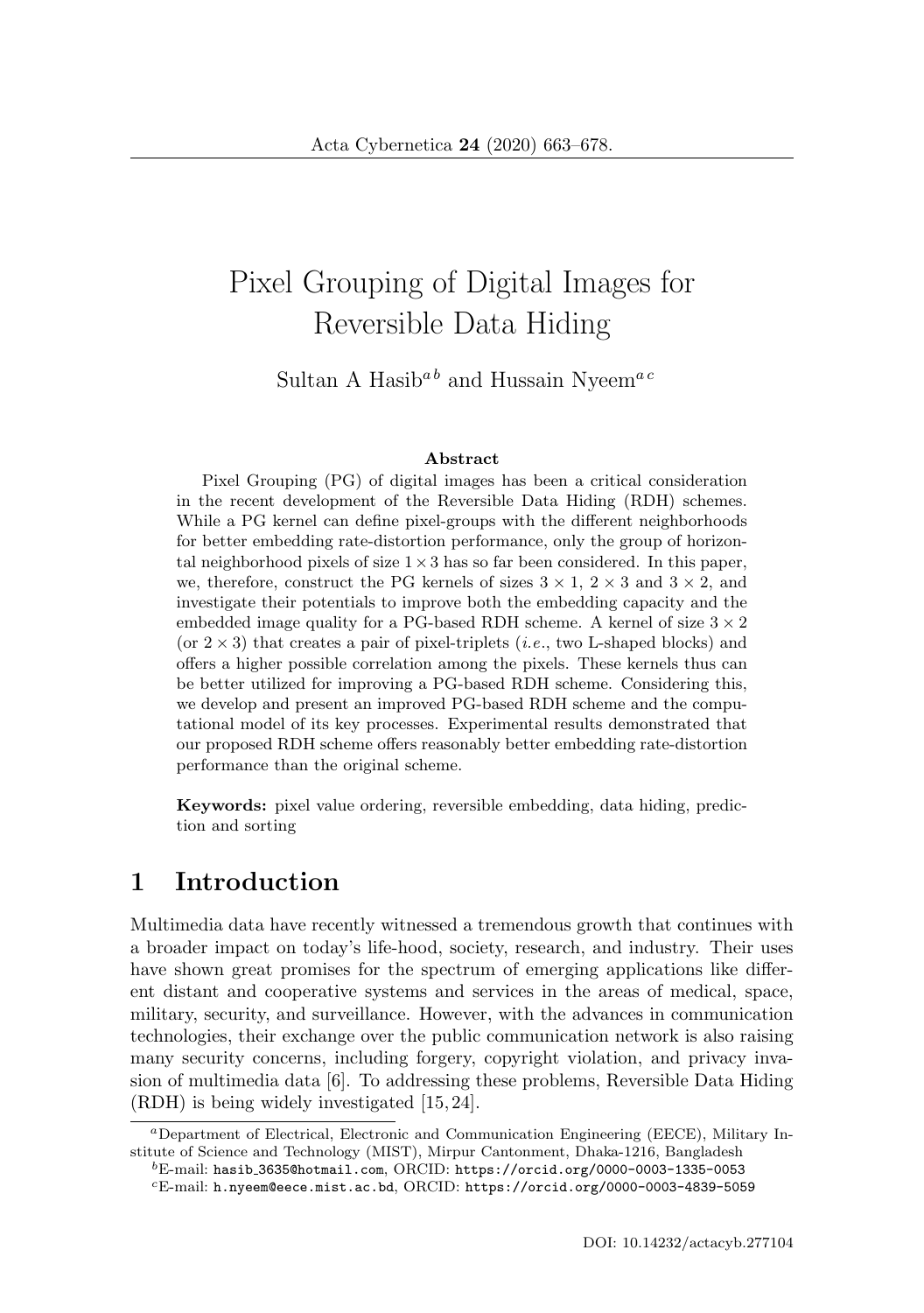RDH is an evolving forensic and covert-communication technology for multimedia data like digital images. An RDH scheme embeds data into a cover image, and the embedded data later can be extracted on-demand basis. An RDH scheme thus has two main processes: *generation* and *embedding* [14, 16]. In the *generation*, the data to be embedded in the cover image are generated and processed as per the requirements of an intended application. The embedding, on the other hand, deals with how and where the data are to be embedded in the cover image. The generation process thus deals with the required security properties like integrity and confidentiality, and an embedding technique controls the embedding performance of the RDH scheme.

The embedding rate-distortion criteria mainly determine the embedding performance of an RDH scheme. The embedding rate or embedding capacity measures how much data can be embedded in a cover image, and the *distortion* measures how much visual quality of the cover is compromised for embedding. Much attention in the data hiding research thus can reasonably be tracked in the development of various embedding techniques with better embedding rate-distortion performance in the last two decades [1–5, 9–13, 17–23, 25, 27].

Among different types of RDH schemes, Pixel Grouping (PG), also called Pixel Value Ordering (PVO), has shown great promises for better embedding rate-distortion performance [10, 12, 19–22] (see Sec. 2). The PG-based schemes thus have the potential to offer a higher embedding rate and lower embedding distortion  $(i.e.,$ better-embedded image quality). In such schemes, while pixel values are grouped and arranged in a numerical order to better utilize their correlations for improving the embedded image quality, not much attention has been paid in the computation of PG with better pixel correlation.

In this paper, we report an improved PG-based RDH scheme with better utilization of pixels' correlation in pixel grouping. We call each pixel-group an image-block in this paper. As will be discussed in Sec. 2, Jung's scheme [10] showed the best possible embedding rate-distortion performance so far in a minimum image-block scenario. We have investigated the case of that scheme [10] that employed image-block of size  $1 \times 3$  and analyzed the embedding rate-distortion performance of our proposed improvement with other possible block sizes to have better pixel correlation. Notably, in a mixed (i.e., combination of horizontal, vertical, and diagonal) neighborhood, pixels in an image-block remain relatively more correlated. We, therefore, construct and analyze different image-blocks in modeling a PG-based RDH scheme. Thereby, a greater possible pixels' correlation in an image-block can be, utilized in embedding for a better rate-distortion performance.

The remainder of this paper is structured as follows. The current state of the PG-based RDH schemes is reviewed in Sec. 2. We develop and present a general computational model of a PG-based RDH scheme to construct different imageblocks and to examine their effect on the embedding performance in Sec. 3 and analyze the experimental results in Sec. 4. Conclusions are given in Sec. 5.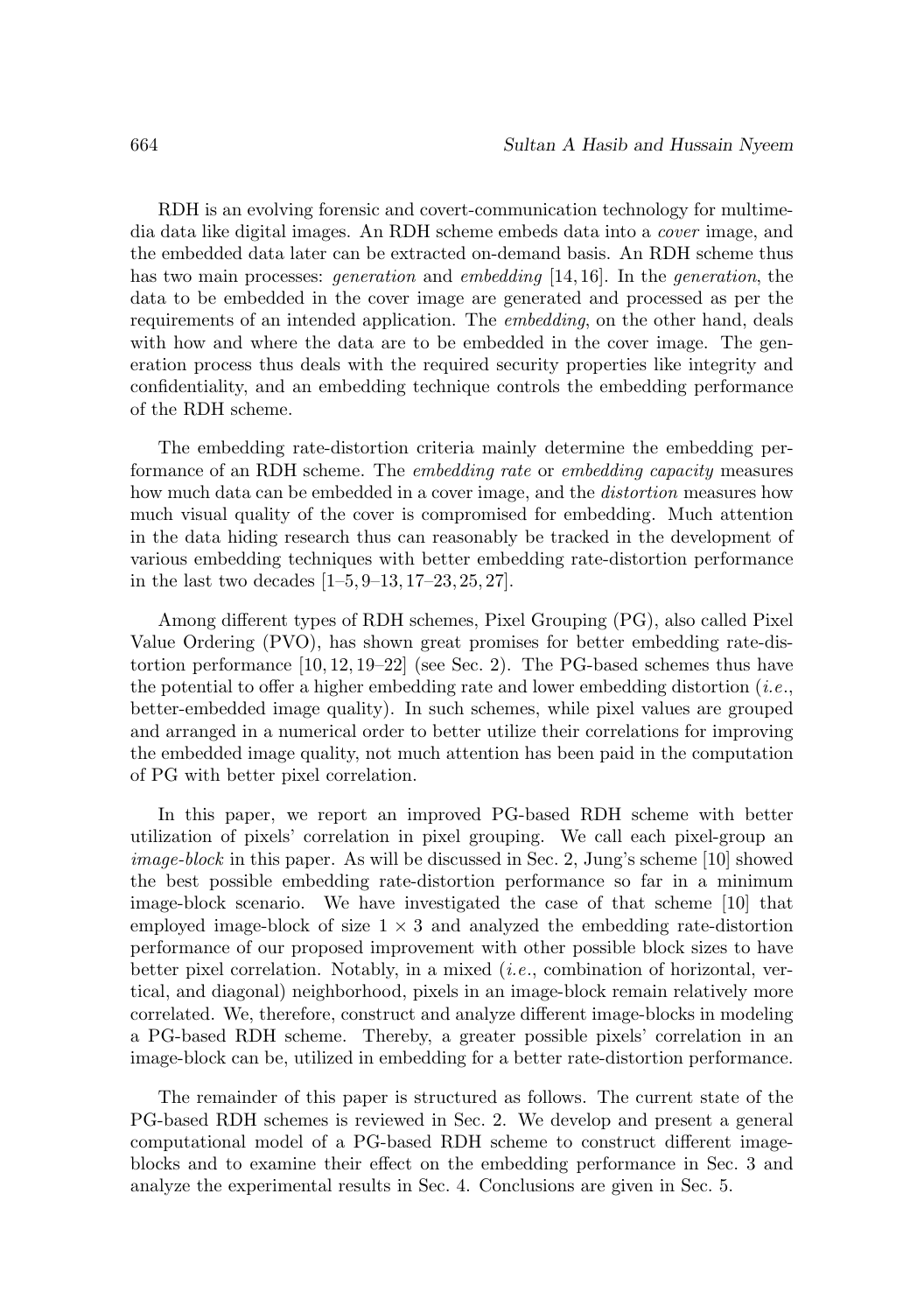# **2 State of RDH schemes**

Development of reversible embedding techniques has underpinned different RDH schemes; for example, Difference Expansion (DE) schemes [1,9], Histogram Shifting (HS) schemes [13, 23], Reversible Contrast Matching (RCM) schemes [2, 5], and Prediction Error Expansion (PEE) schemes [3, 4, 10–12, 19–22, 25]. Among them, PEE-based embedding combined the potential of HS and DE techniques to utilize the image redundancy better. Embedding distortion in PEE highly depends on the prediction-error histogram, where a sharp distribution of the histogram offers lower embedding distortion. A better predictor is thus always desirable in PEE to obtain a sharper histogram [4].

Additionally, the sorting of prediction errors has been another consideration for improving the performance of PEE-based embedding [23]. Of the sorted prediction errors, the lower values are used for embedding to minimize distortion in the embedded image. Li et al. [11] reported that a higher embedding rate with lower distortion is obtainable by embedding in the prediction-errors with lower complexities. Coatrieux *et al.* [3] proposed an adaptive embedding technique that determines the most suitable carrier-class according to its local specificity for data embedding. For better embedding rate-distortion performance, a PEE-based RDH scheme, therefore, aims to utilize correlations of the pixels in an image-block.

The PG technique has lately better utilized the image correlations in PEE-based embedding. Unlike the classical PEE, the PG-based PEE predicts a pixel that has a higher correlation to the original pixels in an image-block. Li *et al.* [12] introduced the PG-based RDH scheme that either increases (or decreases) or keeps unchanged the maximum (or minimum) pixel in a block for embedding 1-bit data. That scheme was later improved with the consideration of dual maximum (or minimum) pixels for prediction errors [21], adaptive prediction of maximum (or minimum) valued pixel [20], pixel-wise PVO [22] and 2D-PVO with pairs of prediction errors [19].

Recently, Jung [10] proposed a scheme that operates on the image-blocks of three pixels, where two successive blocks do not share any pixel. For embedding in each block, its pixel-values are sorted in ascending order to compute the maximum and minimum prediction errors from the maximum and minimum pixels in the block, respectively. That scheme offers better-embedded image quality with reasonably higher embedding capacity.

However, like the other aforementioned PG-based RDH schemes, computation of image-blocks with higher pixels correlation has not been considered. The better utilization of pixels correlation may lead to further improvement of the scheme with better rate-distortion performance. This consideration leads us to investigate different structures of image-blocks for PG-based embedding. Our preliminary results were presented in the conference proceedings [7, 8] that have been extended in this paper with the substantial revision of the model, analysis with more details, and new results.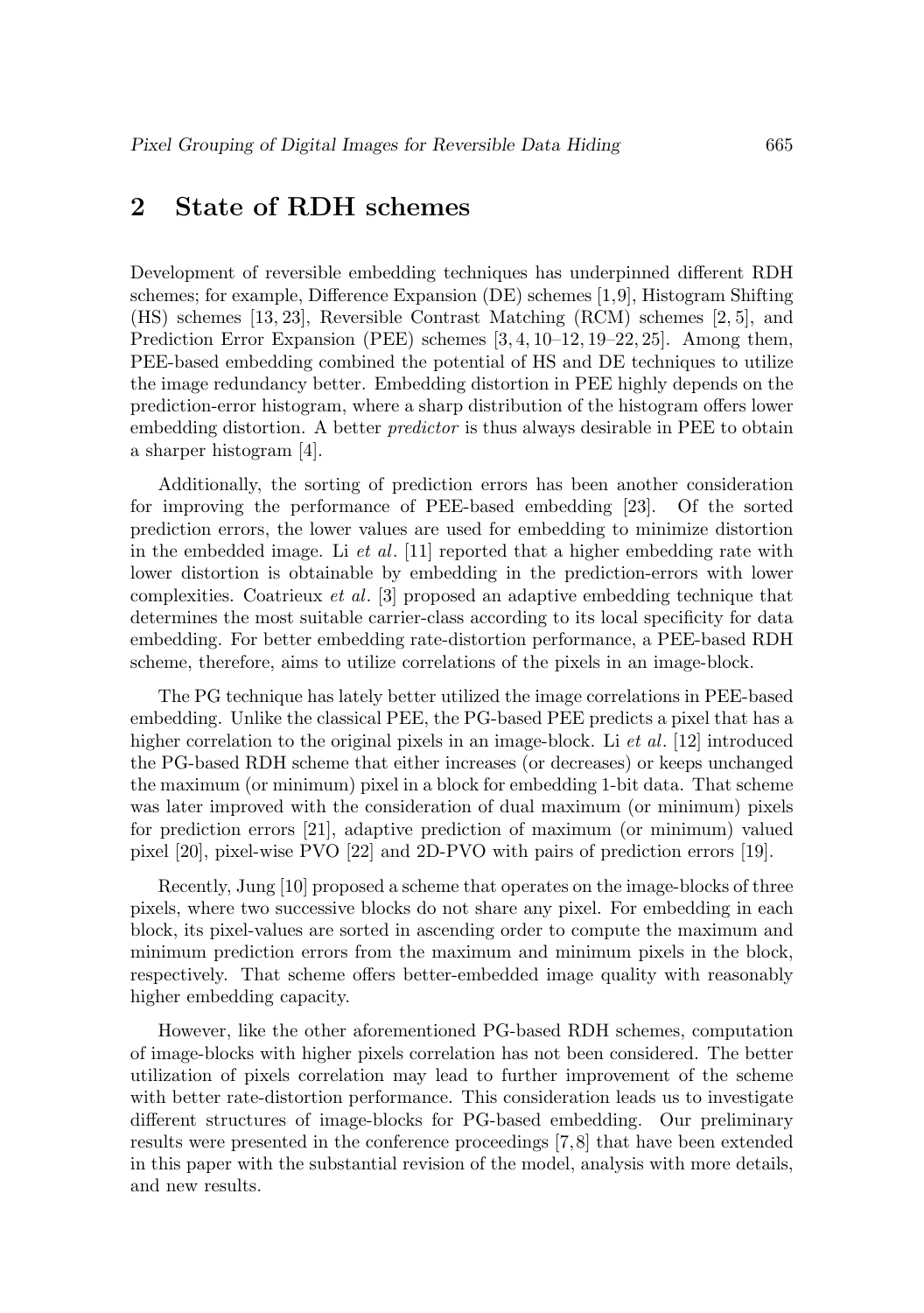# **3 An improved PG-based RDH scheme**

In this section, we develop and present a computational model of the PG-based RDH scheme that generally captures the principle of both Jung's scheme [10] and our proposed modifications. The improved PG process is briefly introduced below, followed by our generalized embedding and extraction processes.

### **3.1 Proposed pixel grouping**

A PG-based embedding utilizes image correlations to improve the embedding rate-distortion performance, as mentioned in Sec. 1. The embedding of the Jung's scheme computes the unit prediction error in an image-block of size  $1 \times 3$ , which restricts the block-pixels' correlations to only the horizontal context. Thus, redefining an image-block with both the horizontal and vertical contexts may further improve the embedding rate-distortion performance.

We thus have investigated the embedding performance of the PG-based RDH scheme for different structures of the image-blocks. Unlike the image-blocks used in the Jung's RDH scheme [10], we have employed the other possible structures of an image-block to determine the improvements in the embedding performance. The image-blocks of size  $3 \times 1$  for vertical orientation and the blocks of size  $2 \times 3$ and  $3 \times 2$  for the mixed (e.g., horizontal, vertical, and diagonal) orientations are considered. The image-blocks of both the sizes,  $3 \times 2$  and  $2 \times 3$  give a pair of pixel-triplets (i.e., two L-shaped blocks). The construction of two L-shaped blocks illustrated in Fig.  $1(c-f)$  (with the green and blue colors) from a block of 6-pixels means that each L-shaped block is of a fixed size of 3 pixels. These blocks of 3 pixels can be used as the other blocks of 3 pixels like in Fig.  $1(a \text{ and } b)$  for embedding. Note that Jung  $[10]$  used the structure in Fig.  $1(a)$ , and the others in Fig.  $1(b-f)$  are studied for the proposed PG-based embedding.

Construction of the structures of an image-block shown in Fig. 1 can be abstracted with the block (·) and de\_block (·) for the generalized PG-based embedding with an additional input argument  $\sigma$  (see Sec. 3.2). This means, for Jung's scheme,  $\sigma = [1, 3]$  defines a block of size  $1 \times 3$ , and for the proposed embedding,  $\sigma = [3, 1], [3, 2]$  and  $[2, 3]$  define an image-block of size  $3 \times 1$ ,  $3 \times 2$  and  $2 \times 3$ , respectively. With a suitable  $\sigma$ , a PG-based embedding would have more correlated pixels in an image-block to offer better rate-distortion performance.

### **3.2 PG-based embedding**

Let an image, I of size  $M \times N$  is to be given as input (or *cover*) image and used for the embedding of secret-data D. The embedding process follows the following steps to output the embedded image  $I'$ . As in Algorithm 1, steps of the embedding are discussed below.

Step 1: A set of image-blocks,  $B$  is first obtained from an input image,  $I$  for a given block-size  $\sigma$  such that  $B = \{B_n\}$ , where  $B_n$  is a set three pixels of the n-th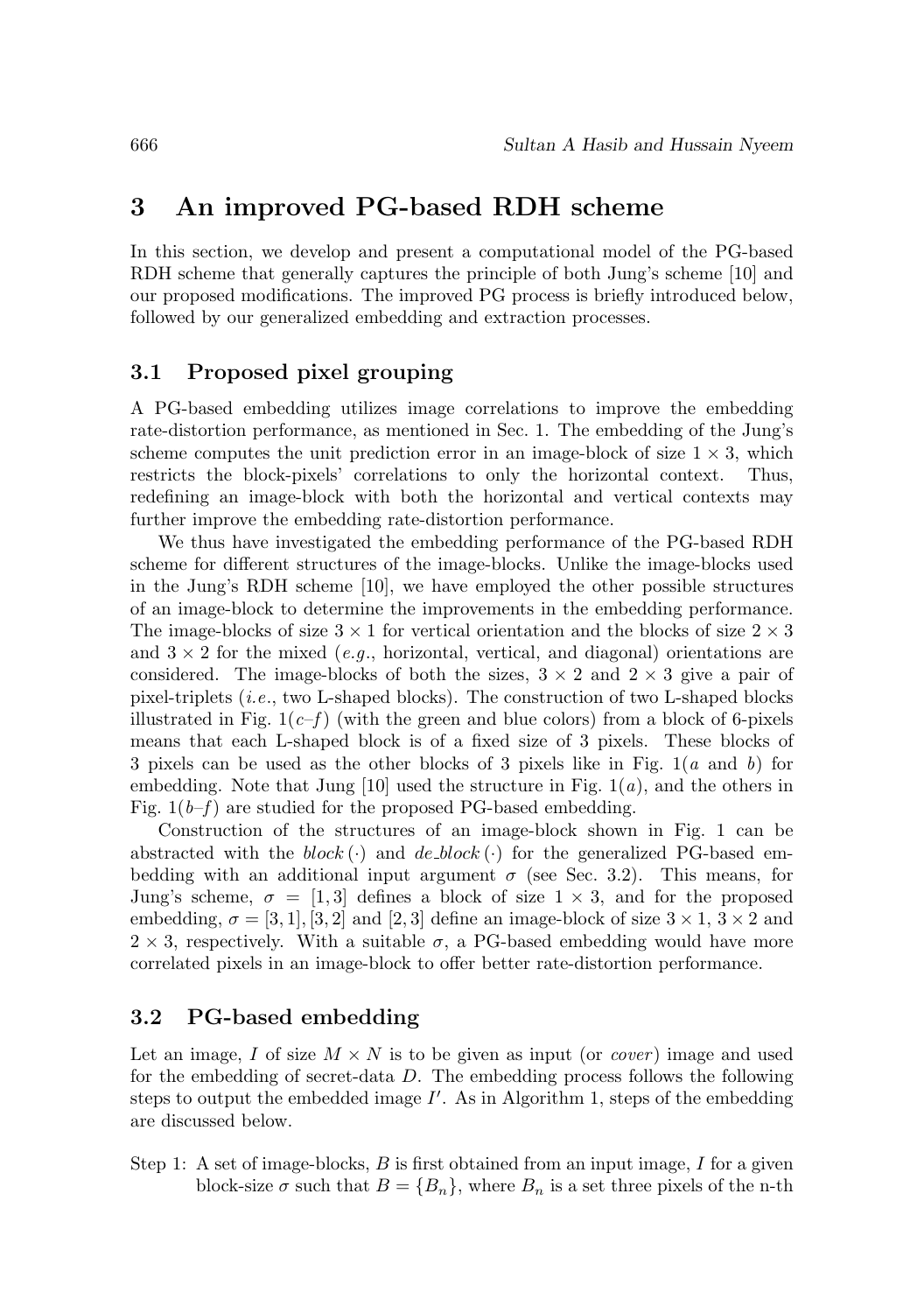

Figure 1: Structures of an image-block of 3-pixels for PG-based RDH scheme: (a)  $3 \times 1$ , (b)  $1 \times 3$ , (c, d)  $2 \times 3$ , and (e, f)  $3 \times 2$ .

block. This processing is abstracted with the function,  $block(\cdot)$ . That is,  $B_n = \{b_n^i, b_n^{i+1}, b_n^{i+2}\}\$  with  $i \in \{1, 2, \dots, M \times N\}$  for  $n \in \{1, 2, \dots, \frac{M \times N}{3}\}.$ 

- Step 2: A set of sorted image-blocks,  $P = \{P_n\}$  is obtained by sorting the pixelvalues of each image-block,  $B_n$ . For example, a sorted image-block,  $P_n$  is obtained by applying the sorting function  $sort(\cdot)$  block-wise for each  $B_n$ . That is,  $P_n = \{p_n^i, p_n^{i+1}, p_n^{i+2}\},\$  where  $p_n^i \leq p_n^{i+1} \leq p_n^{i+2}.$
- Step 3: A set of predicted errors  $E_n$  is obtained for each sorted block  $P_n$ using the function  $predict(\cdot)$ . That is, for each  $P_n$ , predicted error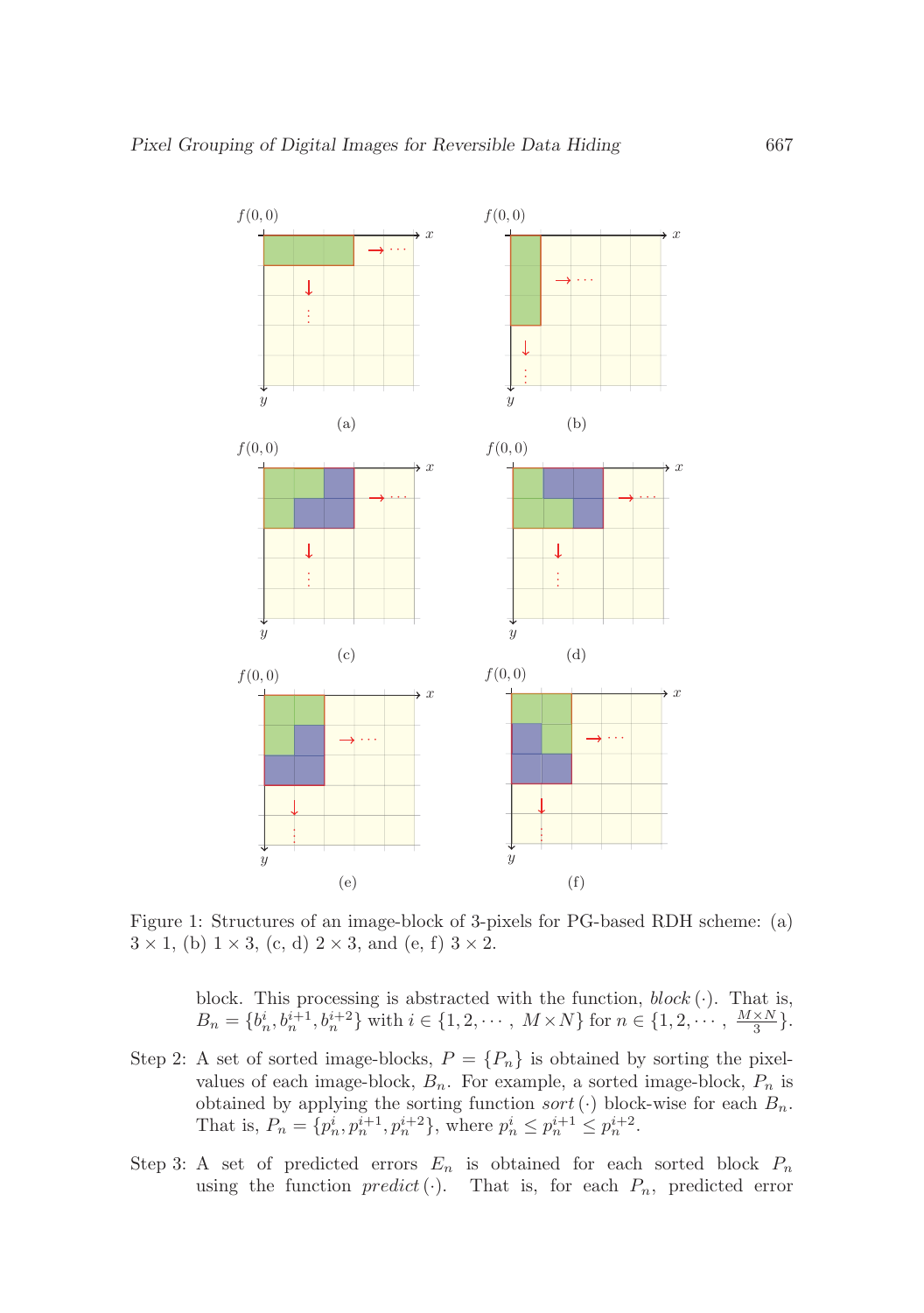#### **Algorithm 1** PVO Embedding

**Input:** image I, block-size  $\sigma$ , and payload D **Output:** embedded image  $I'$ 1:  ${B_n} \leftarrow block(I, \sigma)$   $\triangleright n$  is total no. of blocks for all  $B_n$  do 2:  $P_n \leftarrow sort(B_n)$ 3:  $E_n \leftarrow predict(P_n)$ 4:  $P'_n \leftarrow embed(P_n, E_n, \{d\})$ 5:  $B'_n \leftarrow inverse\_sort(P'_n)$ **end for** 6:  $I' \leftarrow de\_block(B'_n)$ 

 $E_n = \{e_n^{max}, e_n^{min}\}\$  of the *n*-th block is obtained using (1).

$$
e_n^{max} = p_n^{i+2} - p_n^{i+1}
$$
 (1a)

$$
e_n^{min} = p_n^i - p_n^{i+1} \tag{1b}
$$

Step 4: A pair of predicted errors,  $e_n^{max}$  and  $e_n^{min}$  of an *n*-th block is expanded according to the secret bits,  $\{d\} \in D$  or is shifted by unit value using (2) and (3) to obtain the modified errors,  $\hat{e}_n^{max}$  and  $\hat{e}_n^{min}$ . These modified errors are then used to compute the set of estimated pixels,  $P'_n = \{p'_n, p_n^{i+1}, p'_n^{i+2}\}\$ using (4).

$$
\hat{e}_n^{max} = \begin{cases}\n e_n^{max}, & \text{for } e_n^{max} = 0 \\
e_n^{max} + d, & \text{for } e_n^{max} = 1 \\
e_n^{max} + 1, & \text{for } e_n^{max} > 1\n\end{cases} \tag{2}
$$

$$
\hat{e}_n^{min} = \begin{cases} e_n^{min}, & \text{for } e_n^{min} = 0\\ e_n^{min} - d, & \text{for } e_n^{min} = -1\\ e_n^{min} - 1, & \text{for } e_n^{min} < -1 \end{cases} \tag{3}
$$

$$
p_n^{'i+2} = p_n^{i+1} + \hat{e}_n^{max}
$$
 (4a)

$$
p_n^{'i} = p_n^{i+1} + \hat{e}_n^{min} \tag{4b}
$$

- Step 5: The embedded pixels of each block are then relocated to their original locations using the inverse of sort  $(\cdot)$  that we call here *inverse\_sort*  $(\cdot)$ .
- Step 6: The embedded image-blocks are finally combined to return the complete embedded image,  $I'$ .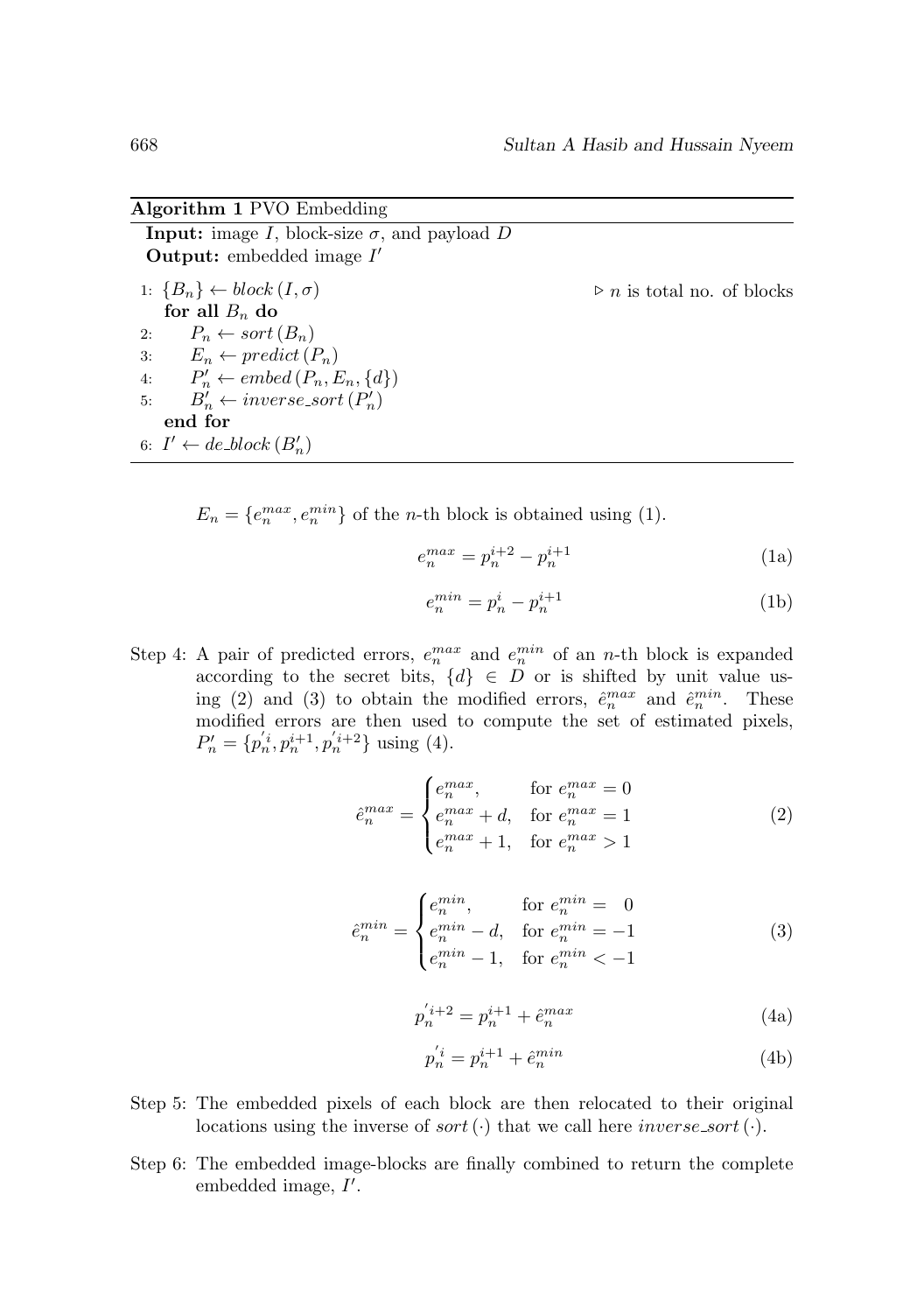#### **Algorithm 2** PVO Extraction

**Input:** embedded image  $I'$ **Output:** original image I and extracted payload D 1: **Initialize:**  $D \leftarrow \emptyset$ 2:  $\sigma \leftarrow blocksize(I')$ 3:  ${B'_n} \leftarrow block(I', \sigma)$ for all  $B'_n$  do 4:  $P'_n \leftarrow sort(B'_n)$ 5:  $E'_n \leftarrow predict(P'_n)$ 6:  $(P_n, \lbrace d \rbrace) \leftarrow extract(P'_n, E'_n)$ 7:  $D \leftarrow concat(D, \{d\})$ 8:  $B_n \leftarrow inverse\_sort(P_n)$ **end for** 9:  $I \leftarrow de\_block(B_n)$ 

### **3.3 PG-based extraction**

PG-based extraction follows the inverse processing of embedding (see Algorithm 2). This algorithm takes the embedded image,  $I'$  and block-size,  $\sigma$  as inputs to return the original image,  $I$  and extracted data,  $D$ . Key steps of this algorithm are briefly discussed below.

Step 1: The extracted payload, D is initialized with an empty array,  $\varnothing$ .

- Step 2: The size of the embedded image-blocks,  $\sigma$  is extracted from I' using  $blocksize(\cdot).$
- Step 3: A set of image-blocks,  $B' = \{B'_n\}$  is obtained from the embedded image, I' using the same function,  $block(\cdot)$ , and  $\sigma$  used in embedding, where  $B'_n$ is the n-th image-block of three pixels.
- Step 4: A set of sorted image-blocks,  $P'$  is obtained from  $B'$ . This means that the *n*-th embedded image-block,  $P'_n$  is obtained by the block-wise sorting function sort (·) for each  $B'_n$  such that  $P'_n = \{p'_n, p'_n^{i+1}, p'_n^{i+2}\}\$ , where  $p'_n \leq$  $p'_n^{i+1} \leq p'_n^{i+2}.$
- Step 5: For each sorted image-block,  $P'_n \in P'$ , the function  $predict(\cdot)$  outputs a set of predicted errors,  $E'_n = \{\hat{e}_n^{max}, \hat{e}_n^{min}\}\$ using (5).

$$
\hat{e}_n^{max} = p_n^{'i+2} - p_n^{'i+1} \tag{5a}
$$

$$
\hat{e}_n^{min} = p_n^{'i} - p_n^{'i+1} \tag{5b}
$$

Step 6: From each embedded block,  $P'_n$ , the embedded bits,  $\{d\}$  are extracted, and the pair of embedded/expanded predicted errors,  $\hat{e}_n^{max}$  and  $\hat{e}_n^{min}$  are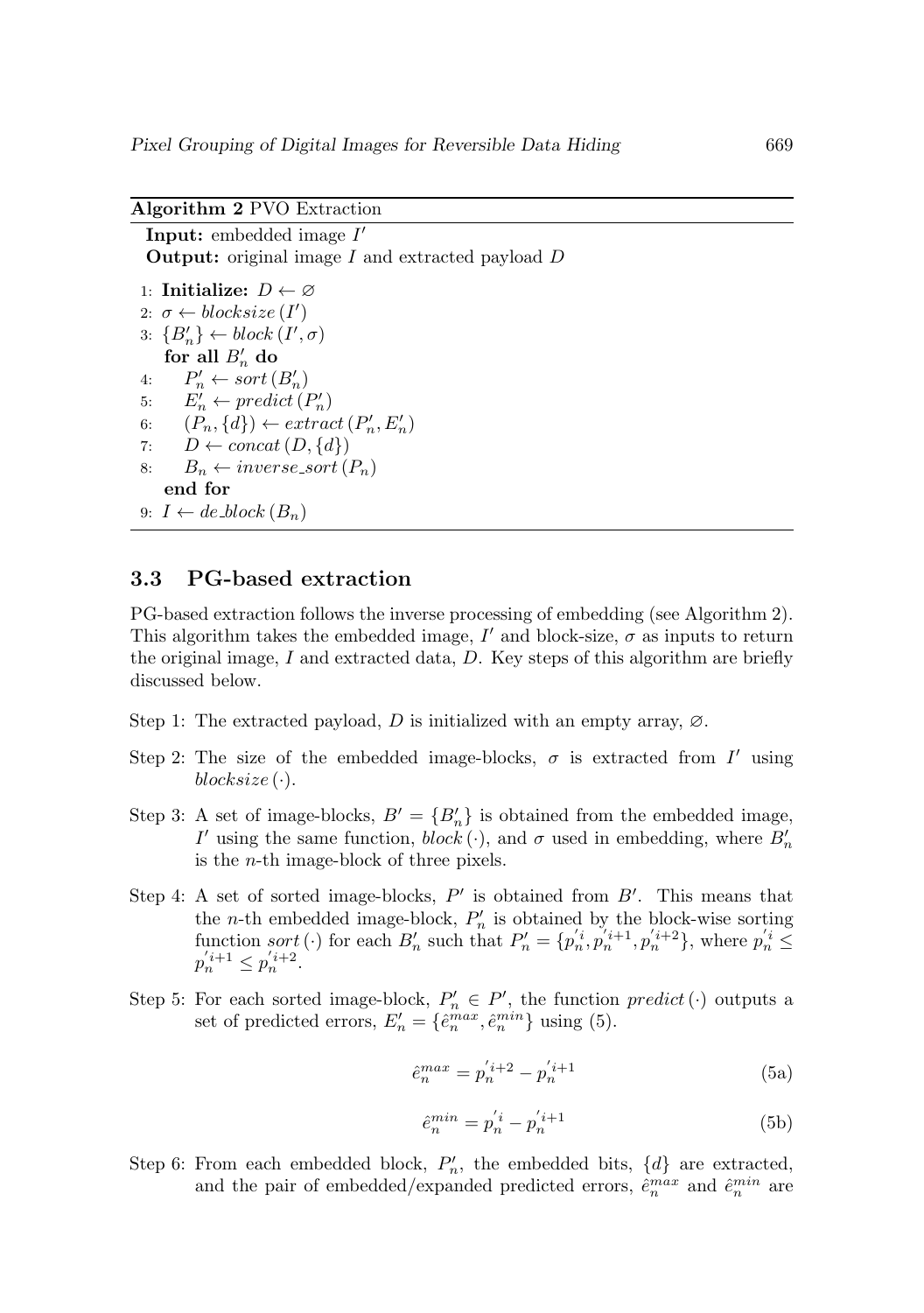computed using (6). These errors are then used to compute the originally sorted image-block,  $P_n = \{p_n^i, p_n^{i+1}, p_n^{i+2}\}\$ using (7). We note that this extraction function is computationally inverse of the embedding function such that  $extract(\cdot) = embed^{-1}(\cdot)$ .

$$
d = \begin{cases} \hat{e}_n^{max} - 1, & \text{for } 1 \le \hat{e}_n^{max} \le 2\\ -\hat{e}_n^{min} - 1, & \text{for } -2 \le \hat{e}_n^{min} \le -1 \end{cases} \tag{6}
$$

$$
p_n^{i+2} = \begin{cases} p_n^{'i+2}, & \text{for } \hat{e}_n^{max} = 0\\ p_n^{'i+2} - d, & \text{for } 1 \le \hat{e}_n^{max} \le 2\\ p_n^{'i+2} - 1, & \text{for } \hat{e}_n^{max} > 2 \end{cases}
$$
(7a)

$$
p_n^{i+1} = p_n^{'i+1}
$$
 (7b)

$$
p_n^i = \begin{cases} p_n^{'i}, & \text{for } \hat{e}_n^{min} = 0\\ p_n^{'i} + d, & \text{for } -2 \le \hat{e}_n^{min} \le -1\\ p_n^{'i} + 1, & \text{for } \hat{e}_n^{min} < -2 \end{cases} \tag{7c}
$$

- Step 7: The extracted bits,  $\{d\}$  from each embedded image-block is then concatenated with D, which was initialized as an empty array in Step 1.
- Step 8: The pixels in each sorted image-block,  $P_n$  are relocated to their original locations to obtain the image-block,  $B_n$ .
- Step 9: Each image-block,  $B_n$  is then combined using the function,  $de\_block(\cdot)$  to obtain the original image, I.

### **4 Experimental results**

The performance of the proposed PG-based RDH scheme has been evaluated and compared with Jung's PG-based scheme [10]. The USC-SIPI test-images [26] of size  $256 \times 256 \times 8$  have been used for this performance evaluation. The embeddingcapacity and embedding-rate have been determined in terms of the total embedded bits and bit-per-pixels (bpp), respectively. For embedding, a set of pseudo-random bits is generated as D. The proposed scheme is implemented using MATLAB R2016b.

Additionally, the embedded image quality has been determined in terms of two popular objective visual quality metrics, peak signal to noise ratio (PSNR) defined in (8) and *structural similarity* (SSIM) [28] defined in (9). Here,  $M \times N$  is the image size, and  $I(i, j)$  and  $I'(i, j)$  are the pixel-values of the location  $(i, j)$  in an original image and its embedded version, respectively. In (9),  $\mu_x$  and  $\mu'_x$  are the average-values of x and  $x'$ , where  $x \in I$  and  $x' \in I'$  are the pixels of original and embedded images, respectively. Similarly,  $\sigma_x^2$  and  $\sigma_{x'}^2$  are the variances of x and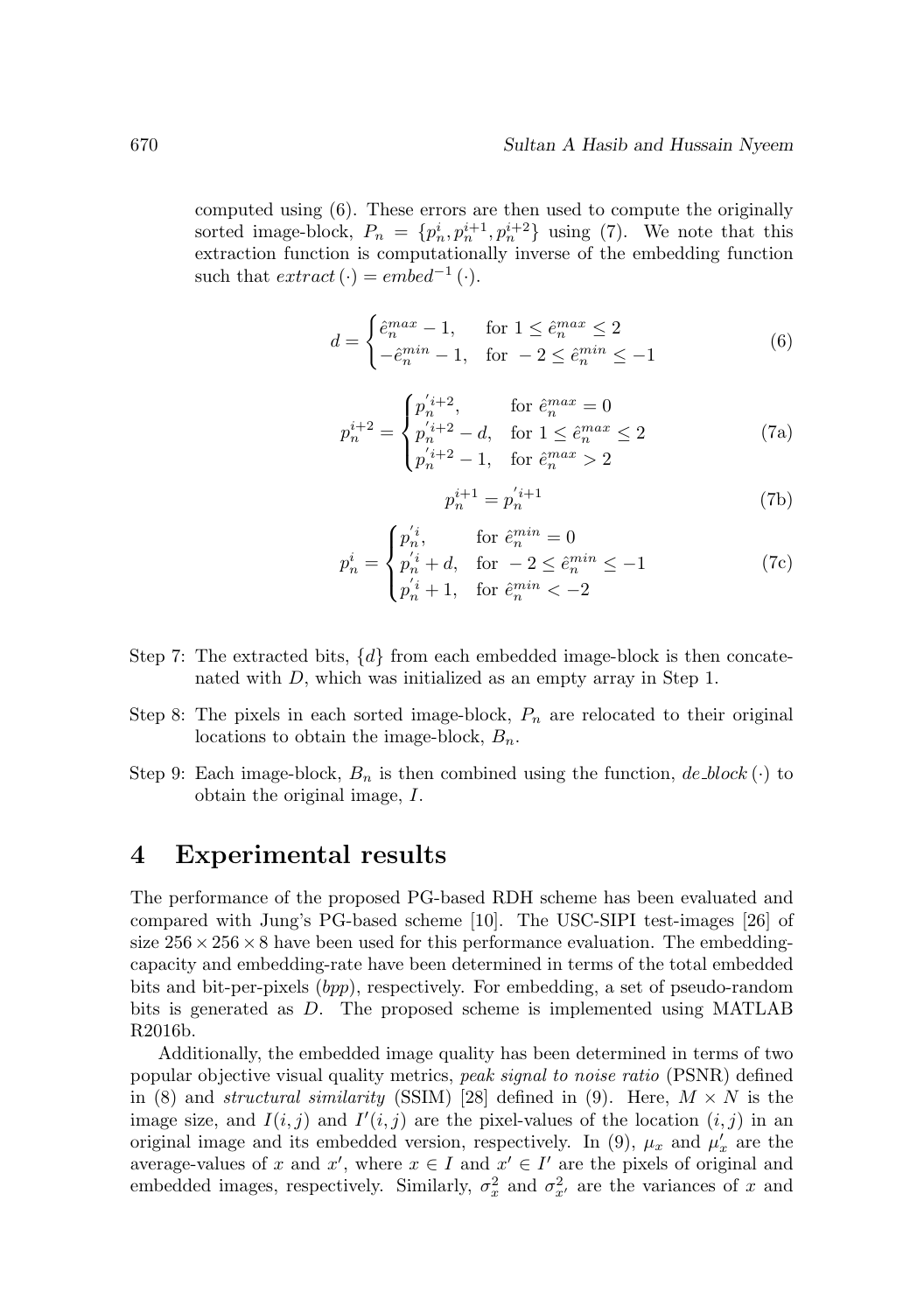x', respectively;  $\sigma_{xx'}$  is the covariance of x and x';  $c_1$  and  $c_2$  are two regularization constants, and L is the dynamic range of the pixel values.

$$
MSE = \frac{\sum_{j=1}^{N} \sum_{i=1}^{M} (I'(i,j) - I(i,j))^{2}}{MN}
$$
 (8a)

$$
PSNR = 10 \log \frac{L^2}{MSE}
$$
 (8b)

$$
SSIM = \frac{(2\mu_x \mu_{x'} + c_1)(2\sigma_{x,x'} + c_2)}{(\mu_x^2 + \mu_{x'}^2 + c_1)(\sigma_x^2 + \sigma_{x'}^2 + c_2)}
$$
(9)

A better embedding rate-distortion performance has been observed for PVO embedding with L-shaped image-blocks. The pixel-correlations in an image-block thus can be better utilized in PG-based embedding with blocks of size  $2 \times 3$  or  $3 \times 2$ , resulting in better embedding rate-distortion performance, as illustrated in Table 1. In other words, the room for embedding more bits with the complex image-blocks is mainly resulting from the increasing possibility of expanding the required predicted errors for data-bit embedding as defined with the middle-cases of (2) and (3) in Sec. 3.2, which is attained in the cases of L-shaped image-blocks. For example, the total embedding capacity of Jung's Scheme is 44992 bits (or 0.1716 bpp) for Airplane image, which is increased to 46547 bits, 46612 bits, and 46762 bits (or 0.1776 bpp, 0.1778 bpp, and 0.1784 bpp) for the image-blocks of sizes  $3 \times 1$ ,  $2 \times 3$ , and  $3 \times 2$  of the proposed schemes, respectively.

Additionally, the visual quality of the embedded images has remained at a similar level, as evident in Table 1 and Table 2.improved embedding capacity also For example, the PSNR and SSIM values of Airplane embedded images are 51.576  $dB$  and 0.9759, respectively. In contrast, the proposed embedding with  $3 \times 1$ ,  $2 \times 3$ , and  $3\times 2$  offered the PSNR and SSIM values of 51.617 dB and 0.9756, 51.639 dB and 0.9760, and 51.629  $\overline{dB}$  and 0.9759, respectively. We have observed that, while the performance of the proposed scheme with  $3 \times 1$  block-size slightly improves over the Jung's scheme, this improvement becomes more noticeable for the other proposed block-sizes (*i.e.*,  $2 \times 3$  and  $3 \times 2$ ). This is because these image-blocks capture pixels in the horizontal, vertical, and diagonal directions to be more correlated than the image-block of size  $3 \times 1$  (proposed) and  $1 \times 3$  (Jung's)).

Despite the improvement in the embedding rate, the proposed scheme retains similar intensity distribution of the cover image. The histograms of the cover image and its embedded versions with different values of  $\sigma$  are illustrated in Fig. 2–3. The difference between the cover and any embedded image can hardly be perceived; however, the differences of respective histograms illustrate the changes made in the intensity distribution of the cover image (see the third-column from the left in Fig. 2–3). Such trivial visual changes remain unnoticeable, as also suggested by the absolute-difference images on the right-most columns in those figures.

The above trend of improvement also holds for the average performance of the proposed scheme. The average embedding capacity achieved with the  $3 \times 2$  size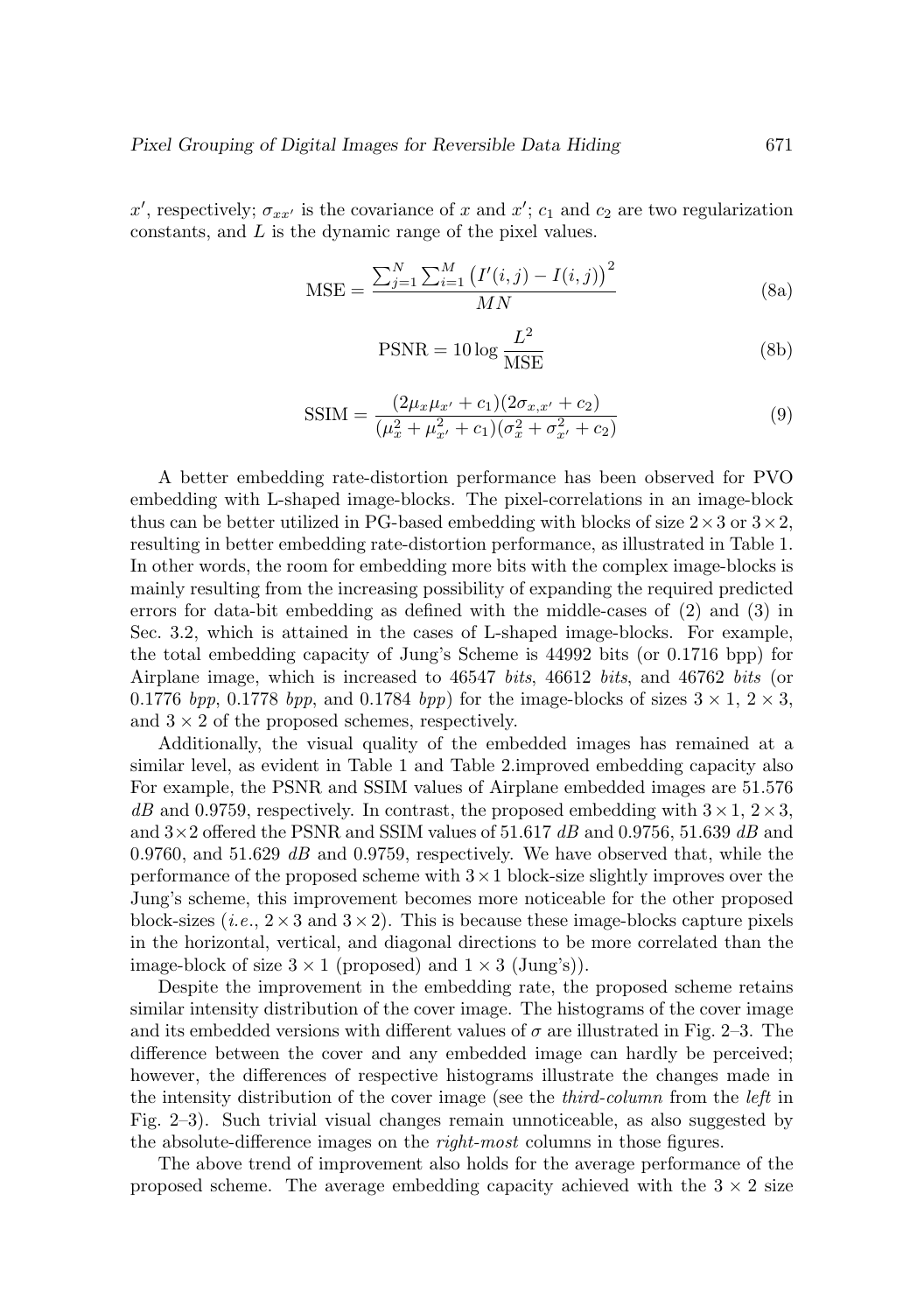| Images      | Metric          | June [10]<br>$(1 \times 3)$ | Ours         |              |              |
|-------------|-----------------|-----------------------------|--------------|--------------|--------------|
|             |                 |                             | $(3\times1)$ | $(2\times3)$ | $(3\times2)$ |
|             | Capacity (bits) | 27307                       | 29414        | 30333        | 30104        |
|             | bpp             | 0.1042                      | 0.1122       | 0.1157       | 0.1148       |
| Airfield    | $PSNR$ (dB)     | 50.756                      | 50.842       | 50.864       | 50.862       |
|             | <b>SSIM</b>     | 0.9941                      | 0.9943       | 0.9943       | 0.9943       |
|             | Capacity (bits) | 44992                       | 46547        | 46612        | 46762        |
|             | bpp             | 0.1716                      | 0.1776       | 0.1778       | 0.1784       |
| Airplane    | $PSNR$ (dB)     | 51.576                      | 51.617       | 51.639       | 51.629       |
|             | SSIM            | 0.9759                      | 0.9756       | 0.9760       | 0.9759       |
|             | Capacity (bits) | 13226                       | 14046        | 14090        | 14087        |
| Baboon      | bpp             | 0.0505                      | 0.0536       | 0.0537       | $_{0.0537}$  |
|             | PSNR (dB)       | 50.263                      | 50.283       | 50.282       | 50.286       |
|             | SSIM            | 0.9977                      | 0.9977       | 0.9977       | 0.9977       |
| <b>Boat</b> | Capacity (bits) | 26588                       | 25521        | 26224        | 26338        |
|             | bpp             | 0.1014                      | 0.0973       | 0.1000       | 0.1005       |
|             | $PSNR$ (dB)     | 50.681                      | 50.6485      | 50.660       | 50.666       |
|             | SSIM            | 0.9926                      | 0.9926       | 0.9925       | ${0.9925}$   |
|             | Capacity (bits) | 34494                       | 34968        | 34882        | 34596        |
|             | bpp             | 0.1316                      | 0.1334       | 0.1331       | 0.1320       |
| Couple      | $PSNR$ (dB)     | 51.016                      | 51.008       | 50.996       | 50.985       |
|             | SSIM            | 0.9916                      | 0.9915       | 0.9915       | ${0.9915}$   |
|             | Capacity (bits) | 23306                       | 23997        | 24392        | 24304        |
|             | bpp             | $_{0.0889}$                 | 0.0915       | 0.0930       | 0.0927       |
| Elaine      | $PSNR$ (dB)     | 50.595                      | 50.612       | 50.633       | 50.629       |
|             | <b>SSIM</b>     | 0.9929                      | 0.9926       | 0.9928       | 0.9928       |
| Goldhill    | Capacity (bits) | 27021                       | 29365        | 28280        | 28573        |
|             | bpp             | 0.1031                      | 0.1120       | 0.1079       | 0.1090       |
|             | $PSNR$ (dB)     | 50.688                      | 50.759       | 50.719       | 50.730       |
|             | <b>SSIM</b>     | 0.9922                      | 0.9924       | 0.9923       | 0.9923       |
| Peppers     | Capacity (bits) | 33483                       | 31933        | 33423        | 33802        |
|             | bpp             | 0.1277                      | 0.1218       | 0.1275       | 0.1289       |
|             | $PSNR$ (dB)     | 50.923                      | 50.869       | 50.914       | 50.916       |
|             | <b>SSIM</b>     | 0.9887                      | 0.9885       | 0.9886       | 0.9886       |
| Tiffany     | Capacity (bits) | 41750                       | 38807        | 41864        | 41680        |
|             | bpp             | 0.1593                      | 0.1480       | 0.1597       | 0.1590       |
|             | $PSNR$ (dB)     | 51.316                      | 51.183       | 51.305       | 51.303       |
|             | <b>SSIM</b>     | 0.9829                      | 0.9826       | 0.9829       | 0.9829       |

Table 1: Comparison of rate-distortion performance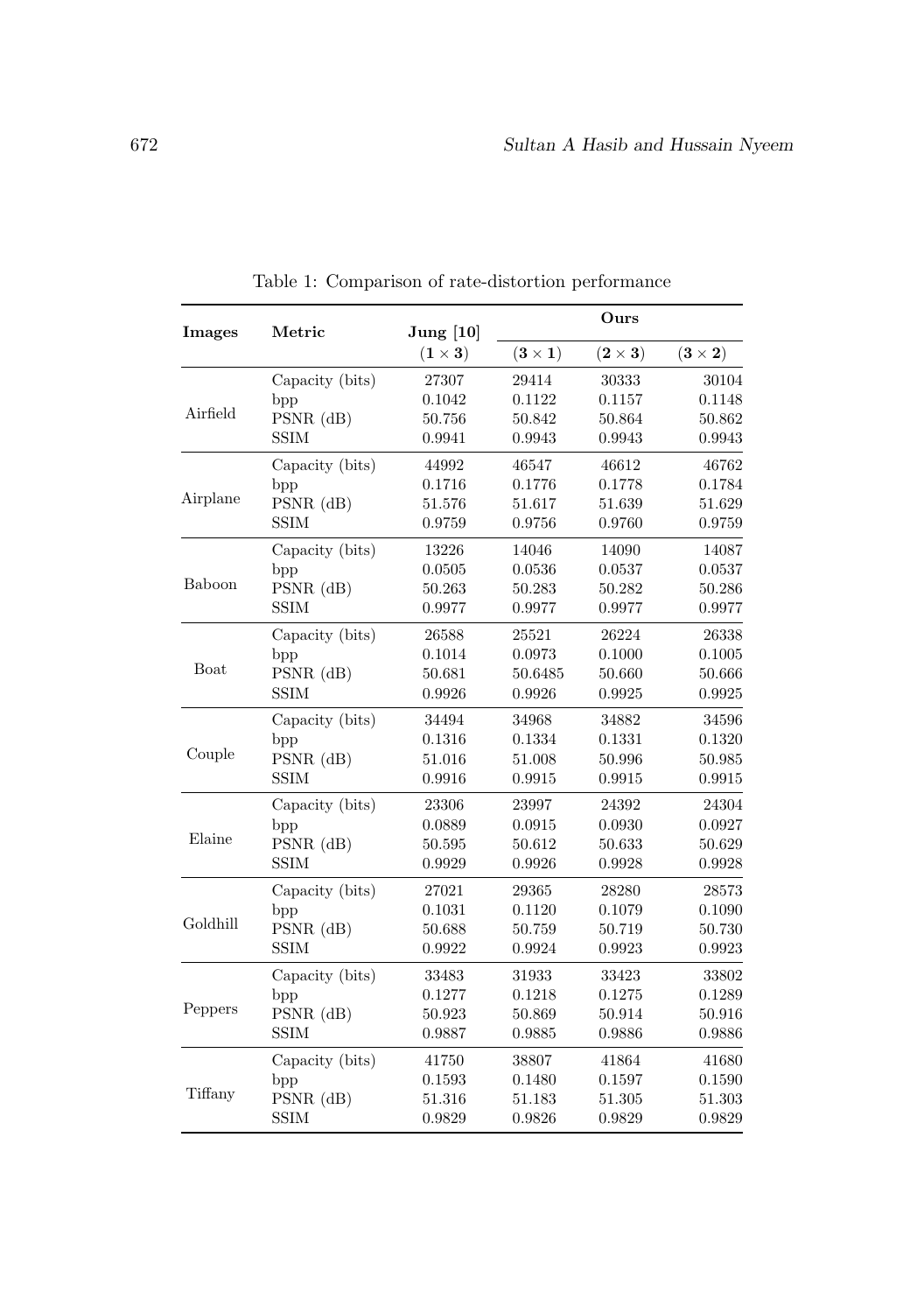

Figure 2: Comparison of the cover image and its histogram with different embedded versions and their histograms for the Airplane image.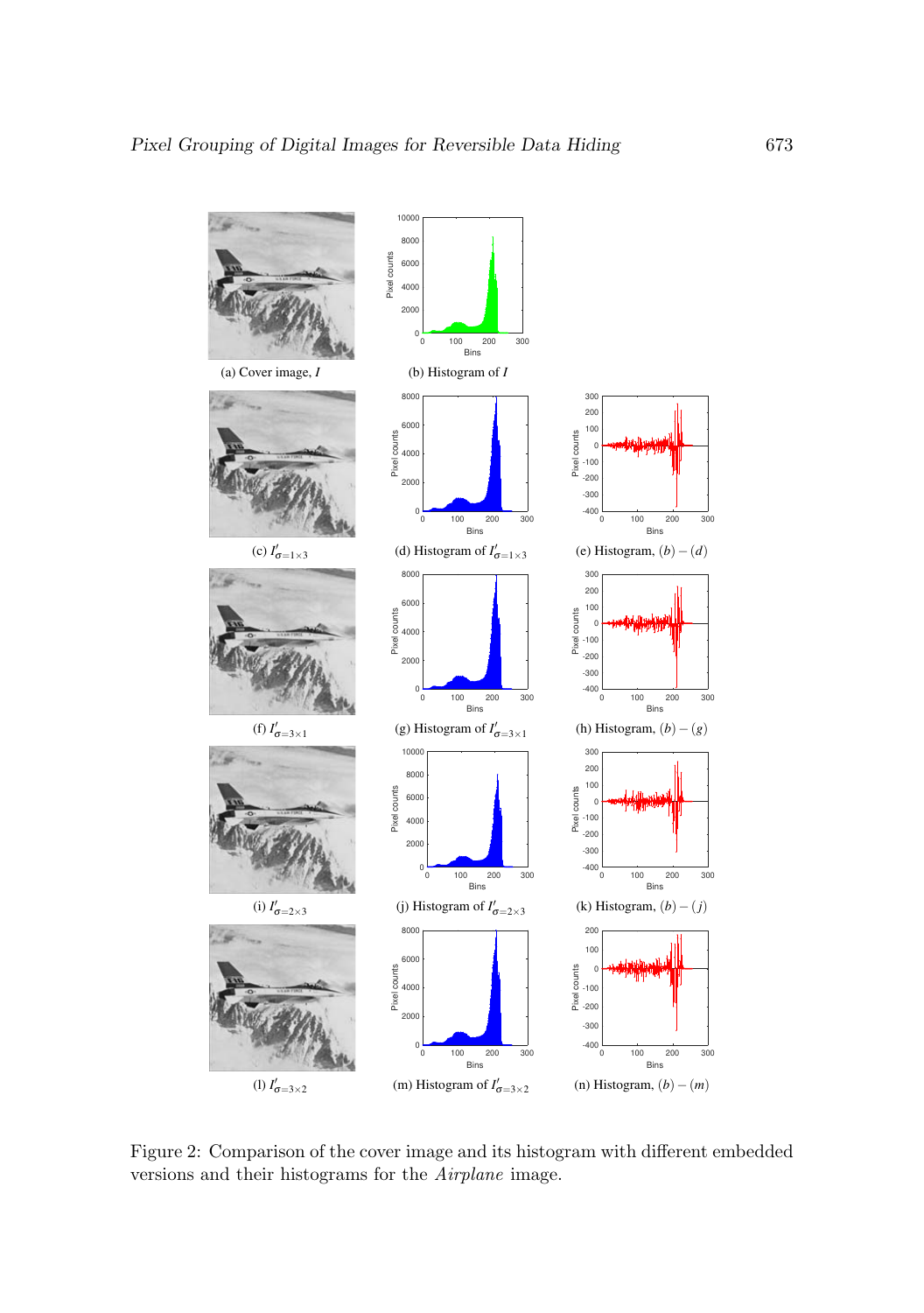

Figure 3: Comparison of the cover image and its histogram with different embedded versions and their histograms for the Baboon image.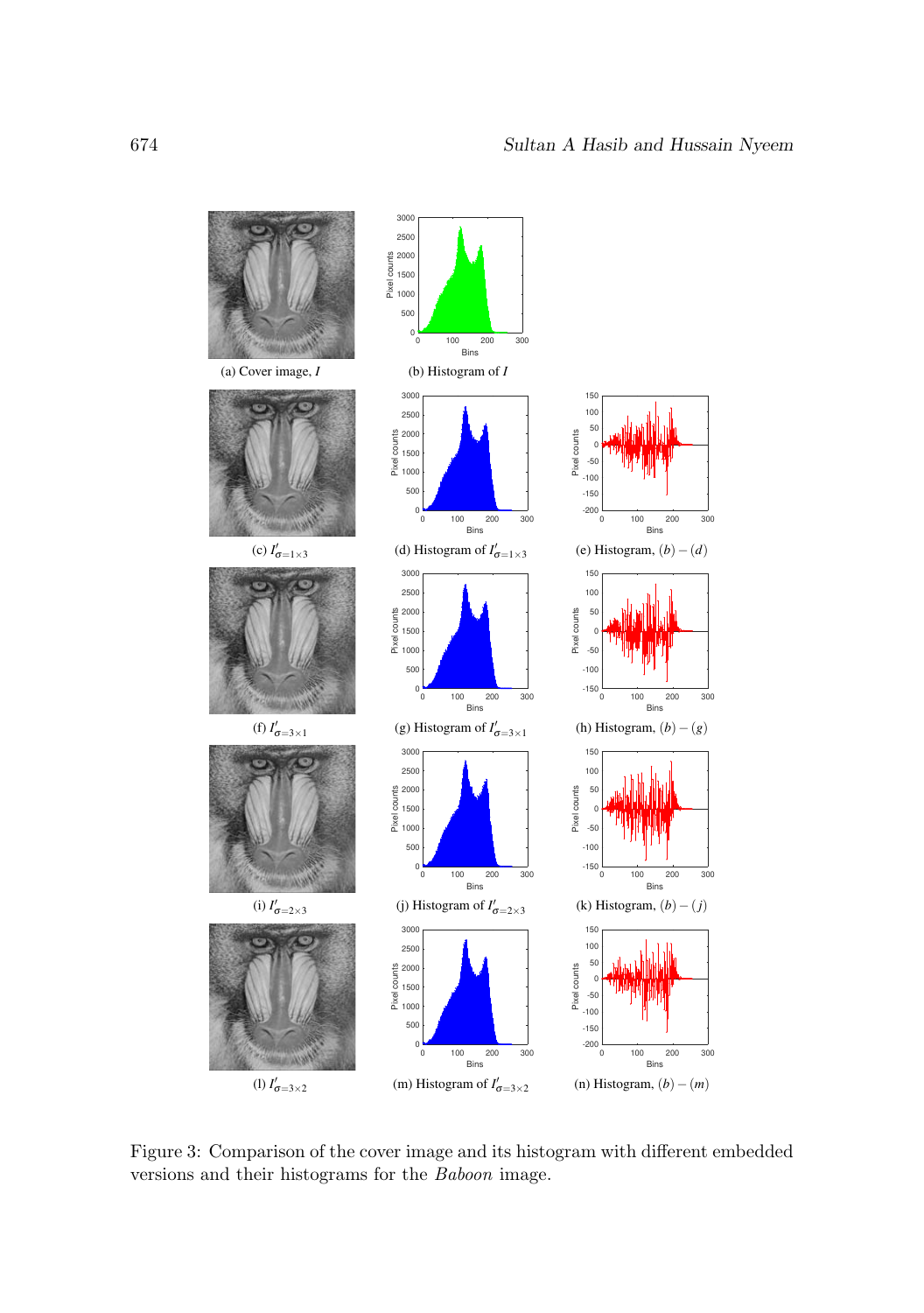| Metric          | Jung $[10]$  | Ours           |                |                |  |
|-----------------|--------------|----------------|----------------|----------------|--|
|                 | $(1\times3)$ | $(3 \times 1)$ | $(2 \times 3)$ | $(3 \times 2)$ |  |
| Capacity (bits) | 31223        | 31387          | 32228          | 32191          |  |
| bpp             | 0.1191       | 0.1197         | 0.1229         | 0.1228         |  |
| $PSNR$ (dB)     | 50.921       | 50.916         | 50.948         | 50.944         |  |
| <b>SSIM</b>     | 0.9891       | 0.9890         | 0.9891         | 0.9891         |  |

Table 2: Comparison of average rate-distortion performance



Figure 4: Embedding rate-distortion performance comparison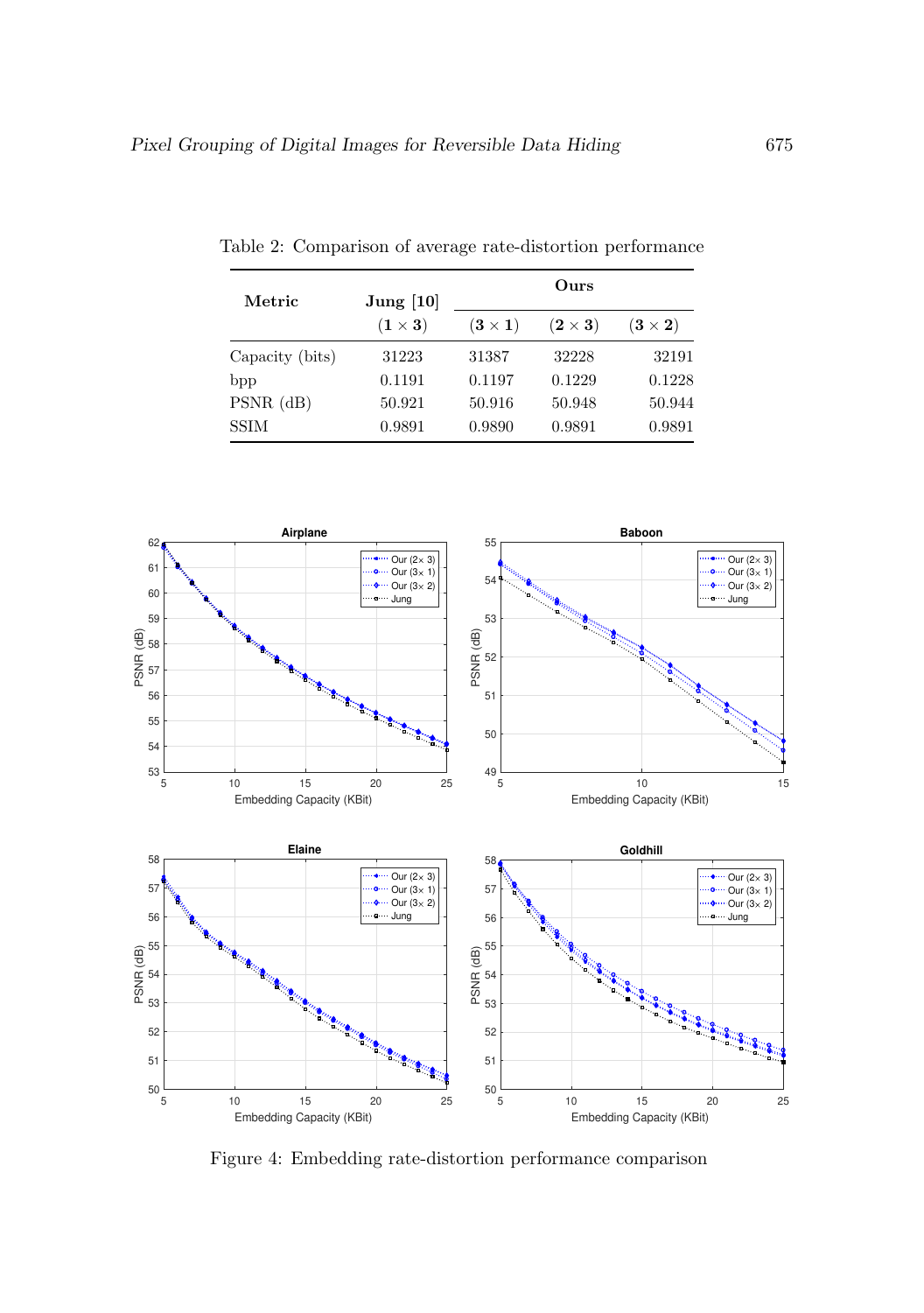image-block is 32191 bits, and that with an image-block of size  $2 \times 3$  is 32228 bits; whereas, the capacity is found of 31223 bits and 31387 bits for the image-blocks of size  $1\times3$  and  $3\times1$ , respectively. This improved embedding capacity also maintains an improved average PSNR and similar SSIM values in case of the image-block of size  $2 \times 3$ . We note that similar improvements in the rate-distortion performance of the proposed RDH scheme also exist for the other test images we experimented with.

# **5 Conclusions**

PG-based RDH is generalized for different image-blocks and its embedding ratedistortion performance is investigated for better utilization of block-pixels correlation. The image-blocks with different structures have been investigated for the PG-based embedding. The presented simulation and experimental results in this paper suggest that a better rate-distortion performance can be obtained with the embedding in an L-shaped image-block capturing pixels in the horizontal, vertical, and diagonal contexts. In other words, the PG-based embedding with  $2 \times 3$  and  $3 \times 2$  image-blocks would offer an improved rate-distortion performance compared to the other block-sizes and the Jung's scheme. This consideration of constructing image-block may also contribute to the development of PG-based RDH schemes in the future.

### **References**

- [1] Alattar, A. M. Reversible watermark using the difference expansion of a generalized integer transform. IEEE Transactions on Image Processing, 13(8):1147– 1156, 2004. DOI: 10.1109/TIP.2004.828418.
- [2] Chen, X., Li, X., Yang, B., and Tang, Y. Reversible image watermarking based on a generalized integer transform. In 2010 IEEE International Conference on Acoustics, Speech and Signal Processing, pages 2382–2385, 2010. DOI: 10.1109/ICASSP.2010.5496175.
- [3] Coatrieux, G., Pan, W., Cuppens-Boulahia, N., Cuppens, F., and Roux, C. Reversible watermarking based on invariant image classification and dynamic histogram shifting. IEEE Transactions on Information Forensics and Security, 8(1):111–120, 2013. DOI: 10.1109/TIFS.2012.2224108.
- [4] Coltuc, D. Improved embedding for prediction-based reversible watermarking. IEEE Transactions on Information Forensics and Security, 6(3):873–882, 2011. DOI: 10.1109/TIFS.2011.2145372.
- [5] Coltuc, D. and Chassery, J. Very fast watermarking by reversible contrast mapping. IEEE Signal Processing Letters, 14(4):255–258, 2007. DOI: 10. 1109/LSP.2006.884895.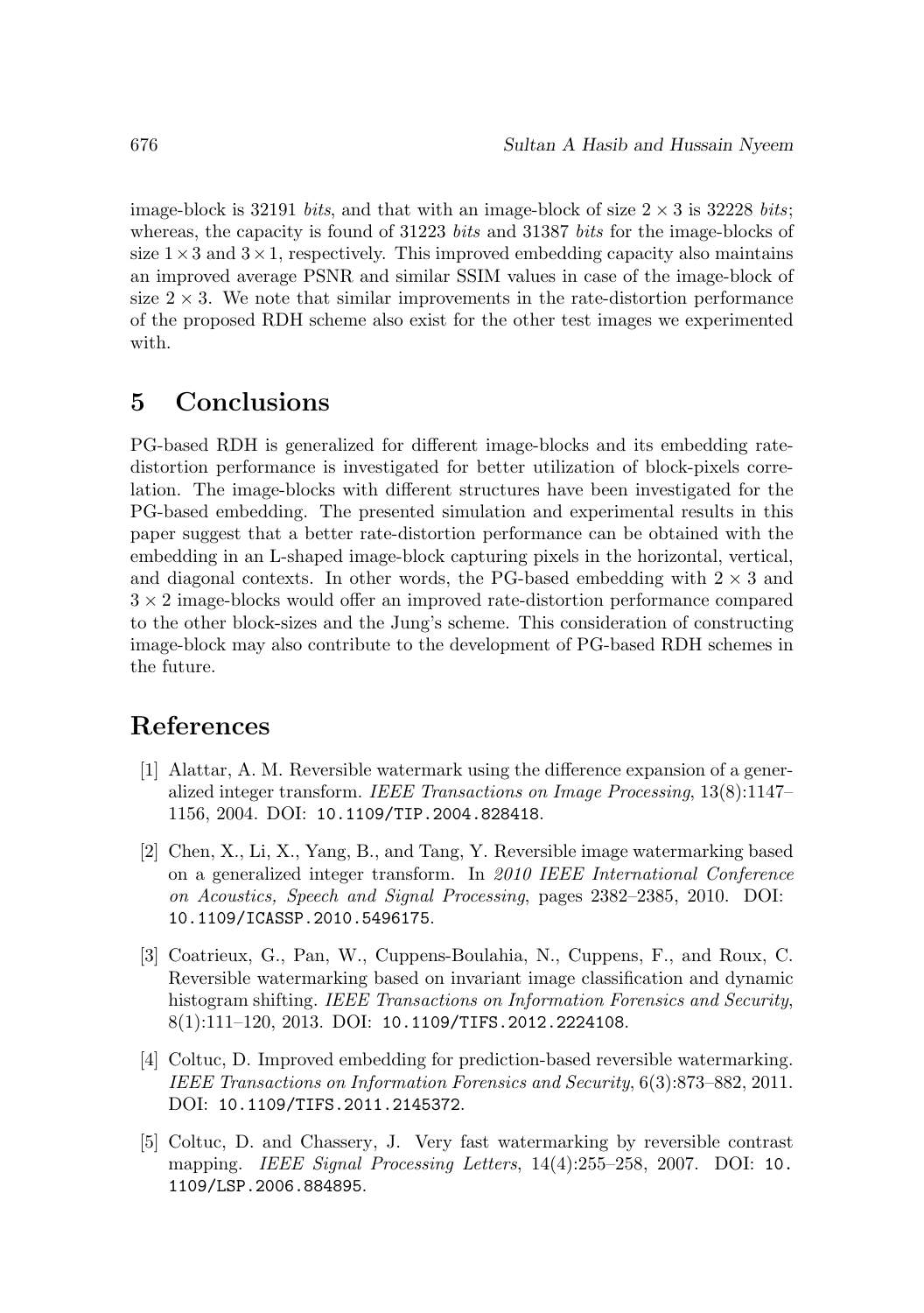- [6] Eskicioglu, A. M. Multimedia security in group communications: recent progress in key management, authentication, and watermarking. Multimedia Systems, 9(3):239–248, 2003. DOI: 10.1007/s00530-003-0095-2.
- [7] Hasib, S. A. and Nyeem, H. Developing a pixel value ordering based reversible data hiding scheme. In 2017 3rd International Conference on Electrical Information and Communication Technology (EICT), pages 1–6, 2017. DOI: 10.1109/EICT.2017.8275160.
- [8] Hasib, S. A. and Nyeem, H. Rate-distortion analysis of an improved pixel value ordering based reversible embedding. In 2017 2nd International Conference on Electrical Electronic Engineering (ICEEE), pages 1–4, 2017. DOI: 10.1109/ CEEE.2017.8412855.
- [9] Jun Tian. Reversible data embedding using a difference expansion. IEEE Transactions on Circuits and Systems for Video Technology, 13(8):890–896, 2003. DOI: 10.1109/TCSVT.2003.815962.
- [10] Jung, Ki-Hyun. A high-capacity reversible data hiding scheme based on sorting and prediction in digital images. Multimedia Tools and Applications, 76(11):13127–13137, 2017. DOI: 10.1007/s11042-016-3739-x.
- [11] Li, X., Yang, B., and Zeng, T. Efficient reversible watermarking based on adaptive prediction-error expansion and pixel selection. IEEE Transactions on Image Processing, 20(12):3524–3533, 2011. DOI: 10.1109/TIP.2011.2150233.
- [12] Li, Xiaolong, Li, Jian, Li, Bin, and Yang, Bin. High-fidelity reversible data hiding scheme based on pixel-value-ordering and prediction-error expansion. Signal Processing, 93(1):198 – 205, 2013. DOI: https://doi.org/10.1016/ j.sigpro.2012.07.025.
- [13] Ni, Zhicheng, Shi, Yun-Qing, Ansari, N., and Su, Wei. Reversible data hiding. IEEE Transactions on Circuits and Systems for Video Technology, 16(3):354– 362, 2006. DOI: 10.1109/TCSVT.2006.869964.
- [14] Nyeem, H., Boles, W., and Boyd, C. Developing a digital image watermarking model. In 2011 Int. Conf. on Digital Image Computing: Techniques and Applications, pages 468–473, 2011. DOI: 10.1109/DICTA.2011.85.
- [15] Nyeem, H.A. A digital watermarking framework with application to medical image security. PhD thesis, Queensland University of Technology, 2014.
- [16] Nyeem, Hussain, Boles, Wageeh, and Boyd, Colin. Digital image watermarking: its formal model, fundamental properties and possible attacks. EURASIP Journal on Advances in Signal Processing, 2014(1):135, 2014. DOI: 10.1186/1687-6180-2014-135.
- [17] Nyeem, Hussain, Boles, Wageeh, and Boyd, Colin. Content-independent embedding scheme for multi-modal medical image watermarking. Biomedical engineering online, 14(1):1–19, 2015. DOI: 10.1186/1475-925X-14-7.